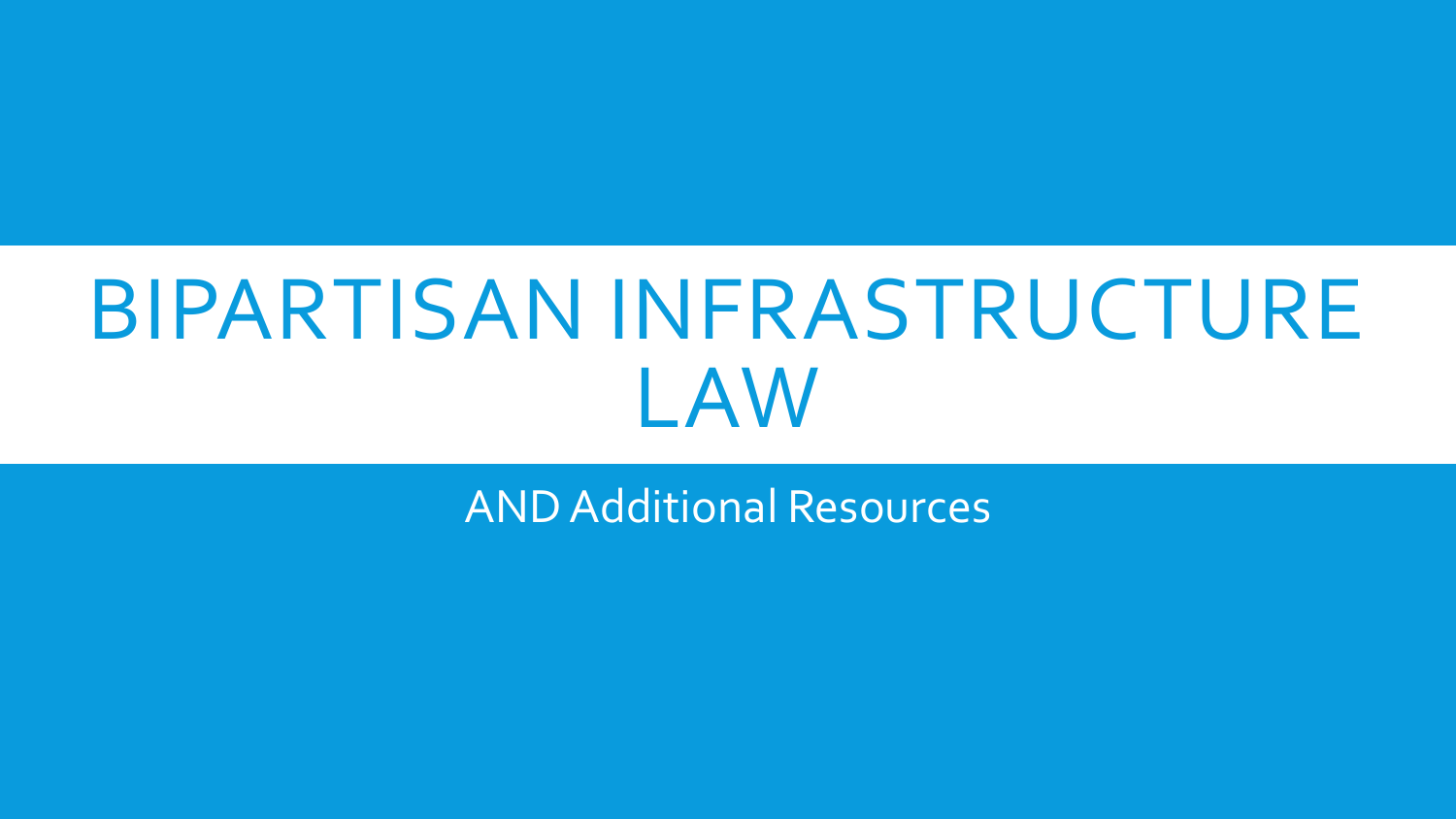Why Does Broadband Connectivity Matter to Counties?

Citizens in many rural areas of Nebraska are unserved or underserved due to difficult terrain and high cost of building out the broadband infrastructure. The next step to provide broadband acre to acre in Nebraska is build publicprivate partnerships. Counties with ample broadband service can bring opportunities:

- **Precision Farming**
- Telehealth
- Education
- Economic Development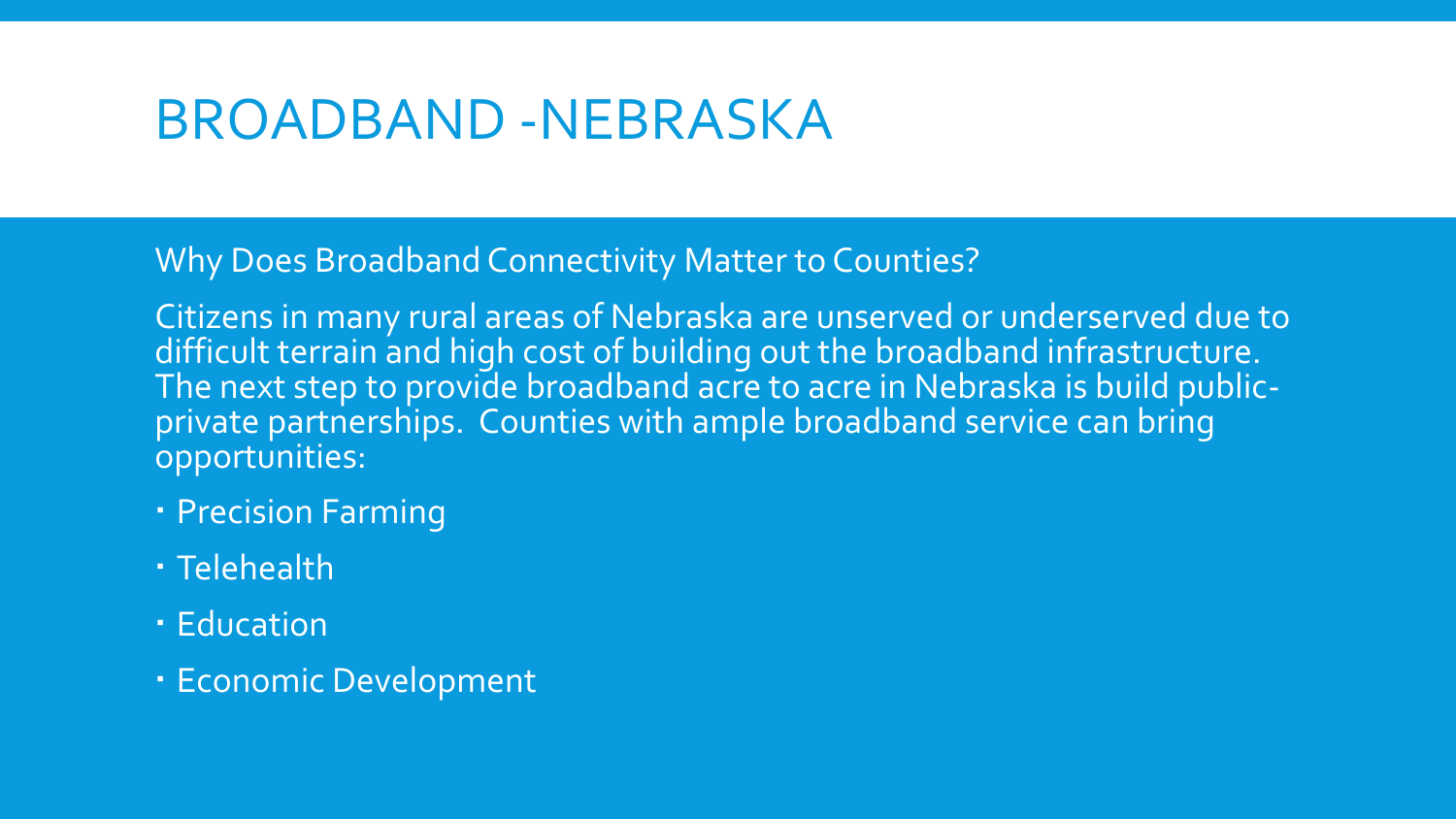Broadband Equity, Access and Deployment Program (BEAD) -

- The NTIA will grant funds to states. Letter of Intent July 18, 2022
- The state will receive \$5 million to produce a broadband plan.
- Local Government will be included in the planning
- Nebraska is slated to receive at least \$100 million in FY22

Nebraska Broadband Bridge Program –

Additional \$20 million granted in 2022. May be used to finance new construction/improvements of existing infrastructure and network expansion.

Nebraska Universal Service Fund -

Offers ongoing support for telephone and broadband services in high cost acres

ARPA-Coronavirus Local Fiscal Recovery Funds -

Final Rule expanded the broadband project eligibility, allowing counties to assess the need for improved broadband connectivity.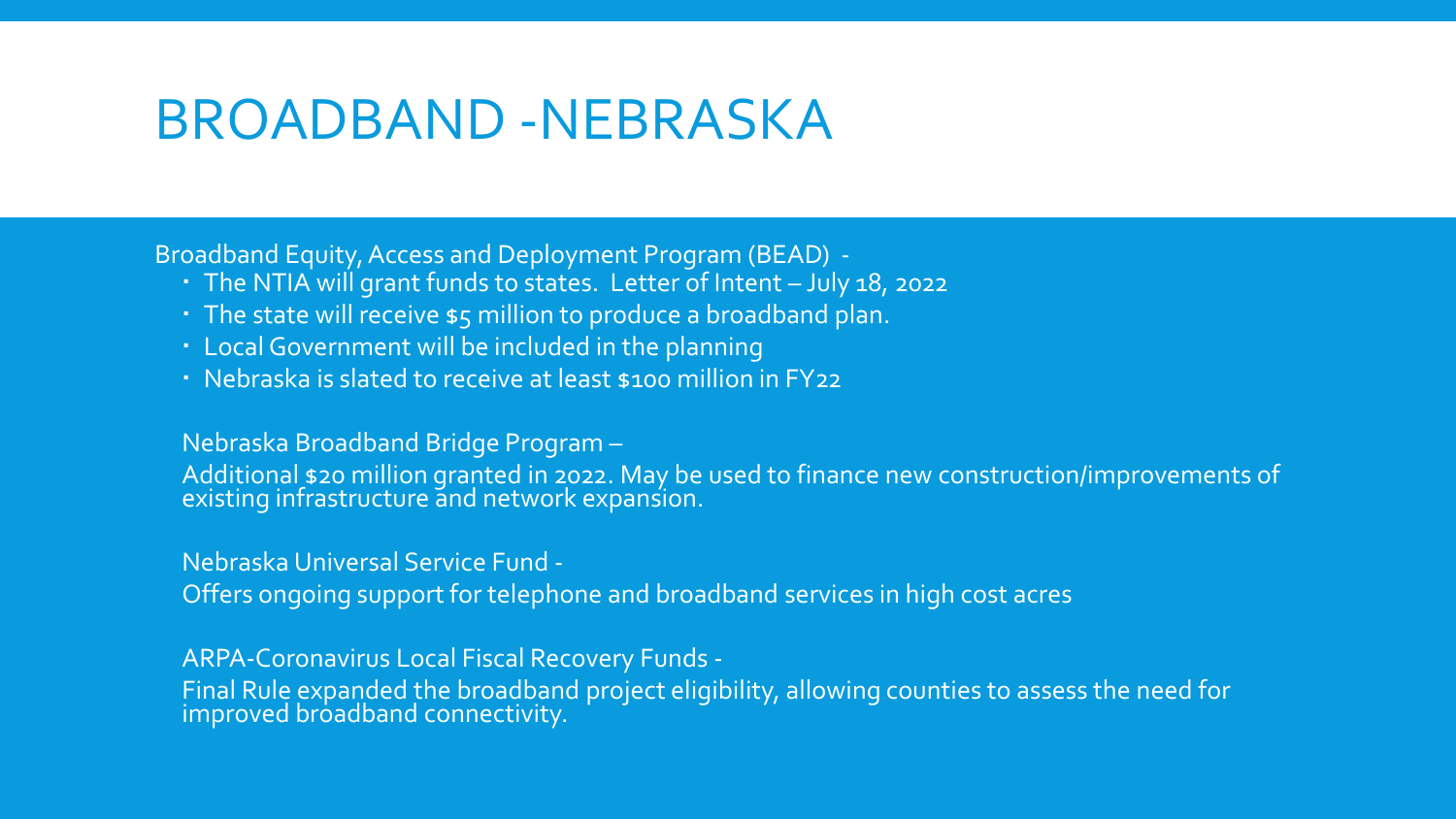County Investment in Broadband

- Expand Middle Mile Infrastructure Projects to Increase Access
- Leverage Public-Private Partnerships to Address Broadband Gaps
- · Implement Digital Equity Initiatives
- Equip Parks with Public Wi-Fi
- Connect Unserved Parts of the County with Reliable Service
- $\cdot$  Increase Internet Speeds to 100 MBPS Download/Upload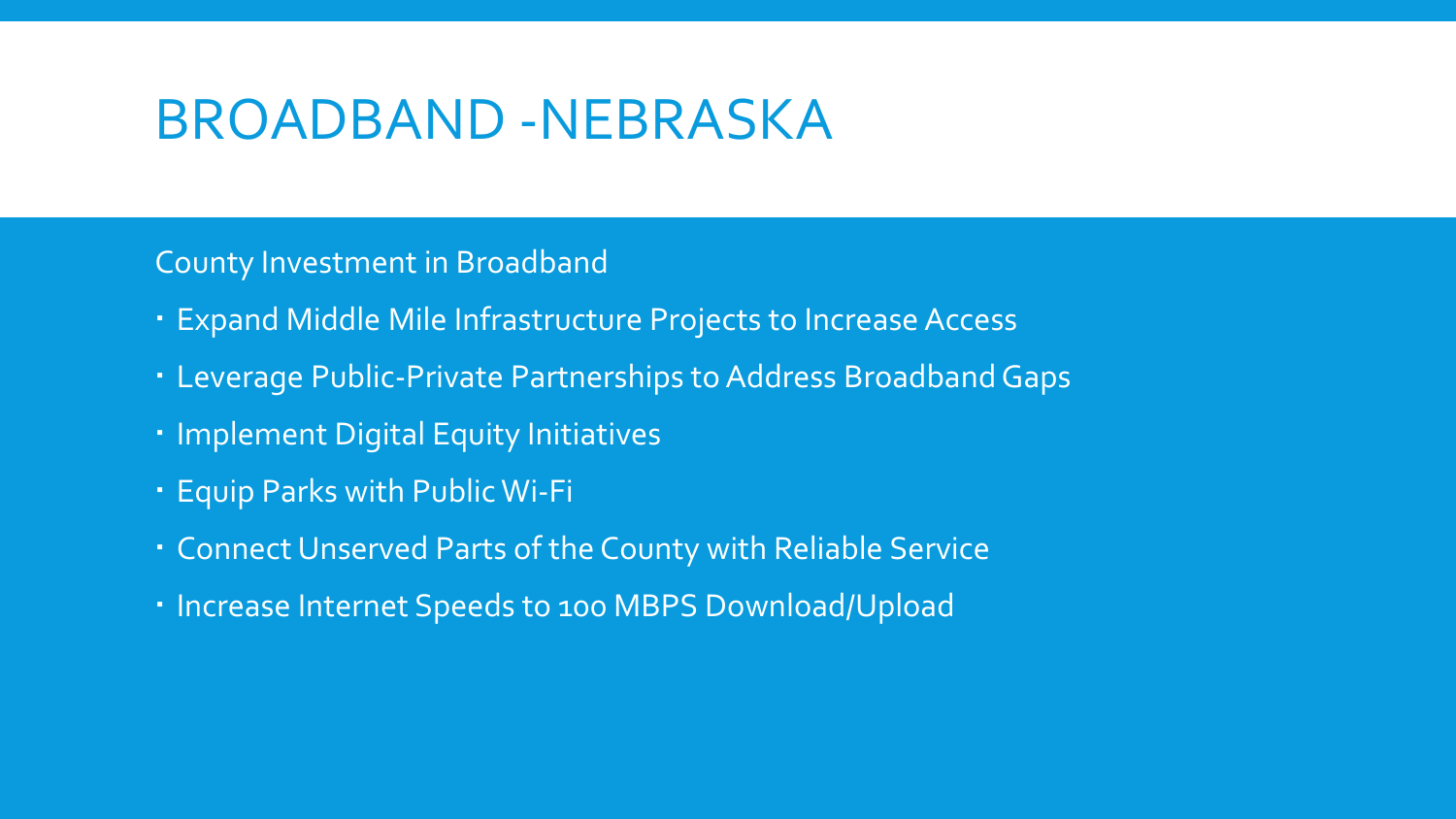#### Nebraska Regional Officials Council (NROC)

- Broadband Mapping, Digital Needs Assessment and Toolboxes
- NACo
- Broadband Toolkit and BIL Notice of Funding Opportunities
- Public Service Commission (PSC)
- State Grant Opportunities
- Telecommunications and Internet Service Providers
- Construction and Improvements to Broadband Projects
- **NACO**
- Collaborate with state on BEAD funding for unserved and underserved rural communities; Assessing Regional Collaboration and Technical Assistance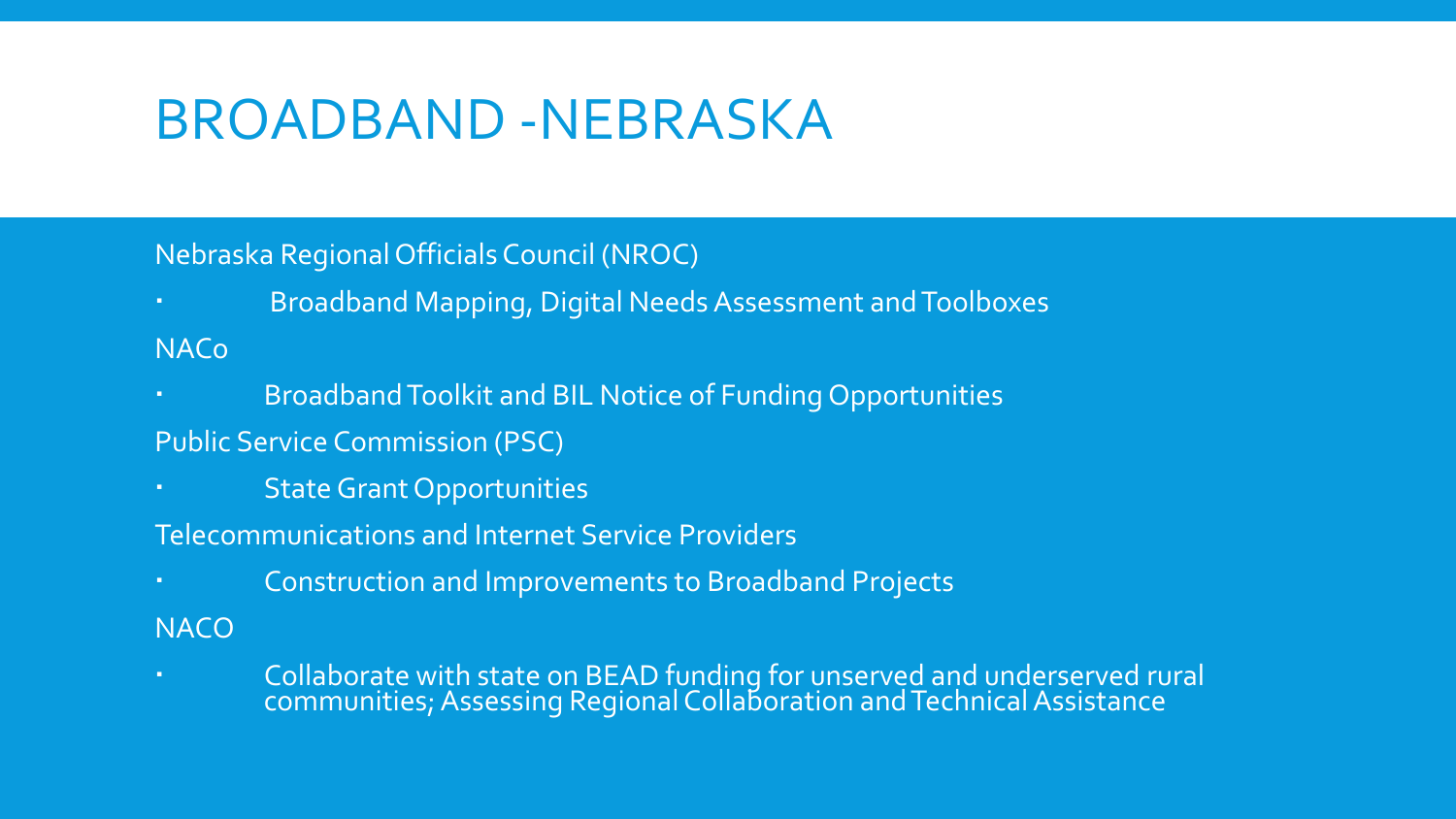#### ROUTES Initiative

The Rural Opportunities to Use Transportation for Economic Success (ROUTES) Initiative aims to address disparities in rural transportation and improve safety, mobility, and economic competitiveness nationwide.

- Improves analysis of projects from rural areas
- Provides rural communities with technical assistance for meeting the transportation infrastructure investment needs of the US in a financially sustainable manner.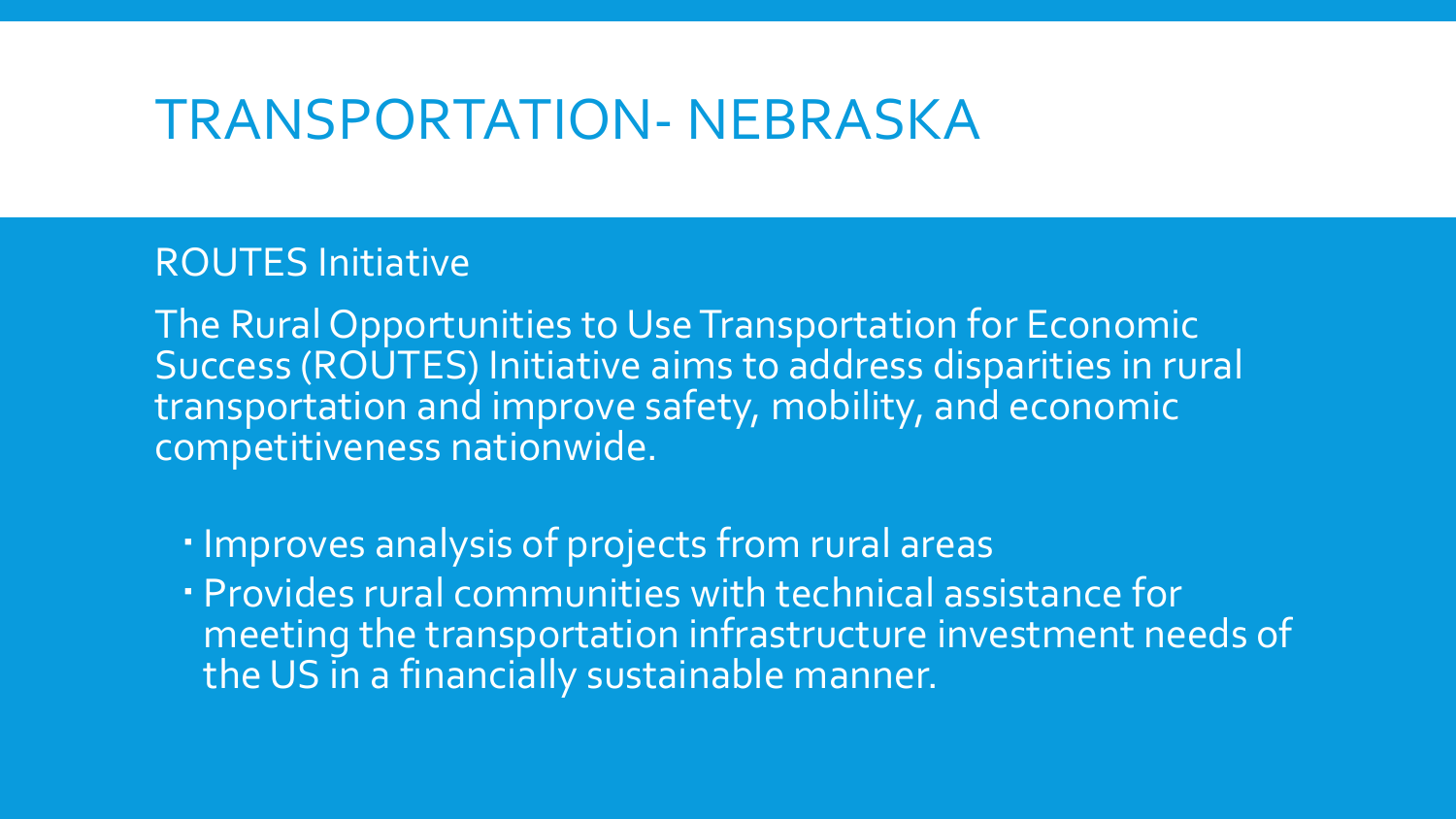#### ROUTES

#### User Friendly Resources

- Applicant Toolkits for Competitive Funding Programs at USDOT
- Charging Forward: A Toolkit for Planning and Funding Rural Electric Mobility
- Webinars highlighting DOT programs and rural success stories
- Comprehensive website with information on DOT programs, resources and points of contact

#### Outreach and Engagement

- · Technical assistance via [rural@dot.gov](mailto:rural@dot.gov)
- Presentations at external conferences and events
- Quarterly newsletters
- Bipartisan Infrastructure Law Rural Playbook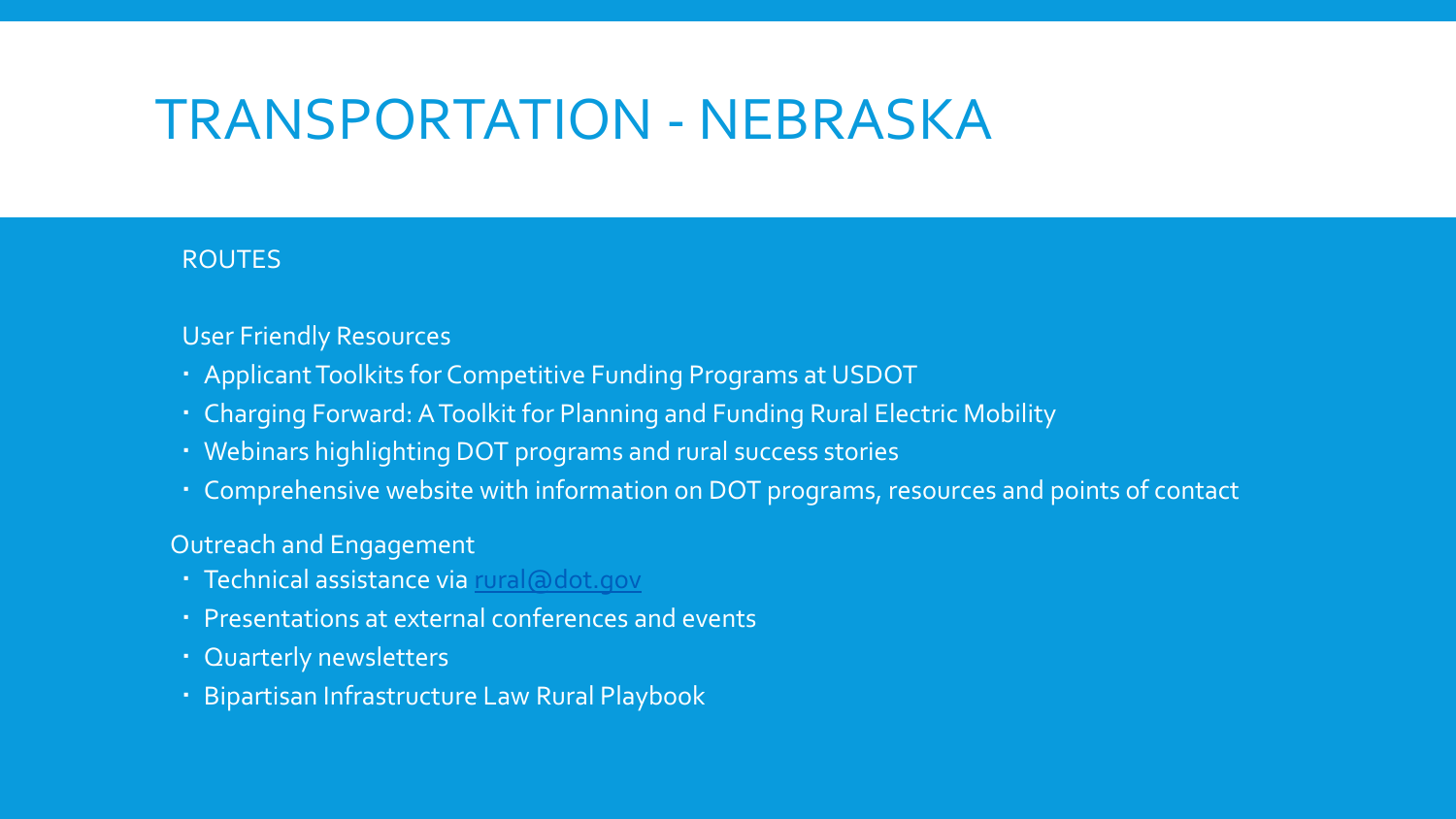BIL funding set-asides for rural communities FY22-26

Competitive Grant Opportunities

Rural Surface Transportation Grants – supports projects to improve and expand the surface transportation infrastructure in rural areas to increase connectivity, improve the safety and reliability of the movement of people and freight, and generate regional economic growth and improve quality of life. Federal Cost Share 80%

Bridge Investment Program – provides funding projects to replace, rehabilitate, preserve, or protect on or more bridges on the National Bridge Inventory, as well as projects to replace or rehabilitate culverts to improve flood control. Federal Cost Share 50%-80%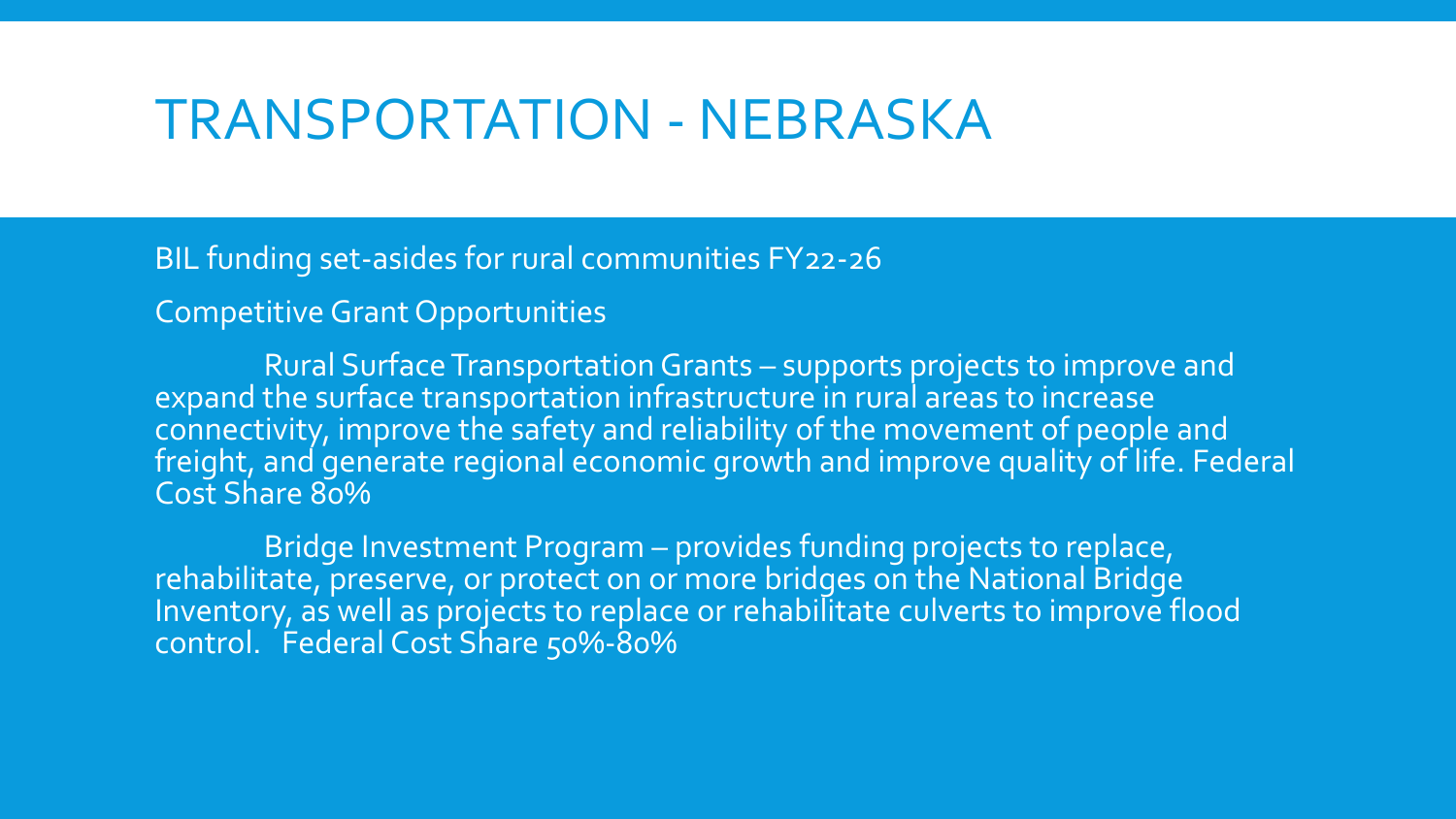Notice of Funding Opportunities Open Right Now – Safe Streets and Roads for All (SS4A)

Supports the implementation of local safety initiatives to prevent death and serious injury roads and streets. Federal Cost Share 80%  $\,$ 

#### **1.TITLE: How to Apply for SS4A Grants: General Overview**

- $\circ$  This webinar will offer a general overview of the SS4A program, the grant application process, and the available grant types.
- o Monday, June 13, 1:00-3:00 p.m. (EDT)

#### **2.TITLE: How to Apply for SS4A: Action Plan Grants**

- o This webinar will offer a general overview of the SS4A program and the grant application process and provide a particular focus on applying for Action Plan Grants.
- o Wednesday, June 15, 1:00-3:00 p.m. (EDT)

#### **3.TITLE: How to Apply for SS4A: Implementation Grants**

- o This webinar will offer a general overview of the SS4A program and the grant application process and provide a particular focus on applying for Implementation Grants.
- $\circ$  Thursday, June 23, 1:00-3:00 p.m. (EDT)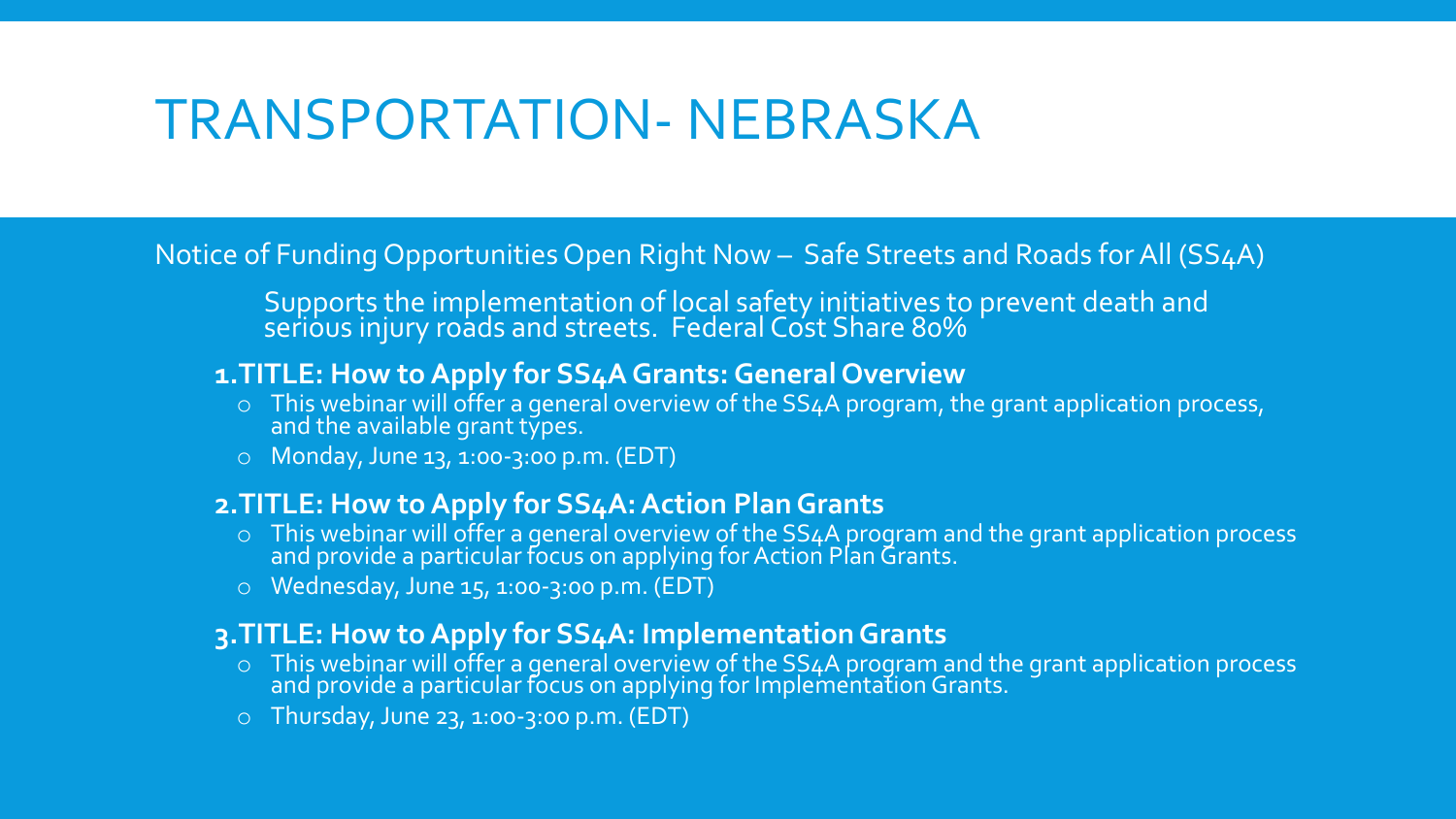#### **Who is eligible to apply for SS4A grant funding?**

- Metropolitan planning organizations;
- Counties, cities, towns, and transit agencies or other special districts that are subdivisions of a State;
- Federally recognized Tribal governments; and
- Multijurisdictional groups comprised of the above entities.
- A**pplications due no later than September 15, 2022**.
- Grant opportunities will be available for the next five years.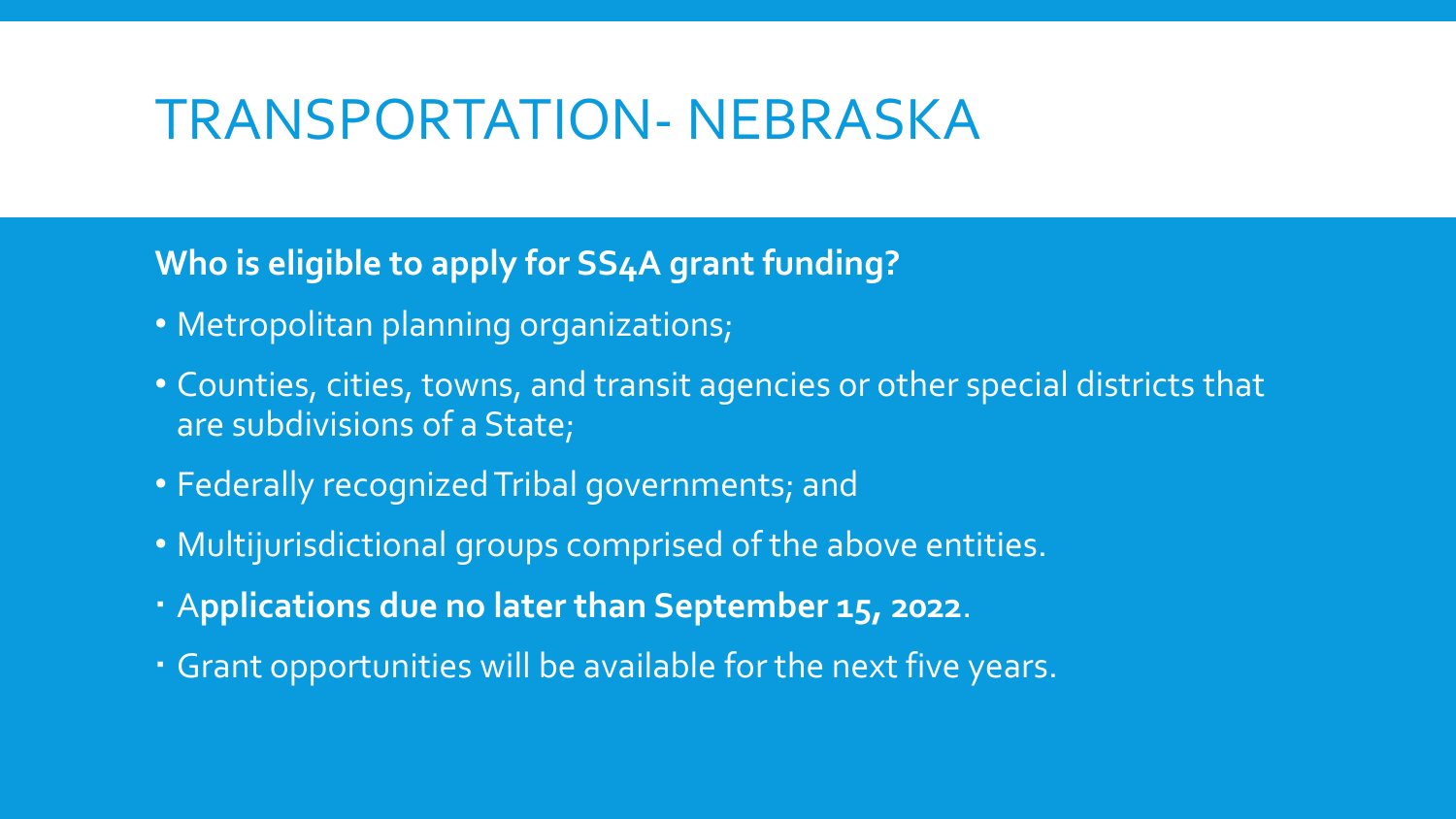#### NACO TRANSPORTATION BIL WORKING GROUP

Bill Tielke, Holt County Supervisor Chris Jacobsen, Custer Highway Superintendent Scott Huppert, Dodge Highway Superintendent Barb Keegan, Box Butte Highway Superintendent Tim Ryan, Keith Highway Superintendent Bob Post, Banner County Commissioner Earl McNutt, Red Willow County Commissioner Pam Dingman, Lancaster County Engineer Jodi Gibson, Local Division Assistant Manager, NEDOT Joe Werning, US Federal Highway NE Division Administrator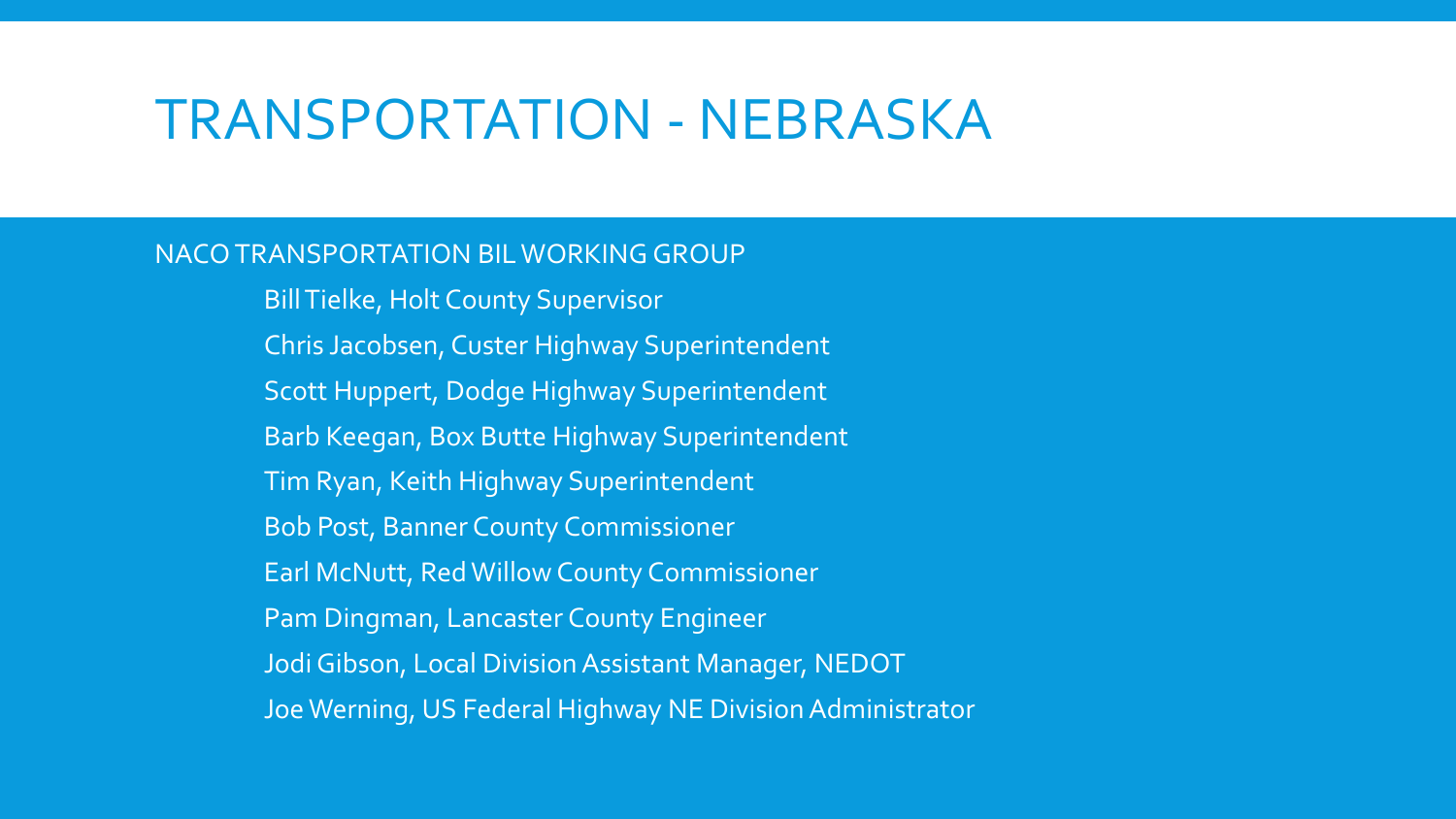The mission of this NACO working group is to:

- assess the needs for repairs on roads and bridges in Nebraska
- explore regional or county collaboration for grant opportunities
- $\cdot$  identify resources for technical assistance to prepare grants for successful award
- $\cdot$  identify BIL Programs that would be desirable for Nebraska Counties
- Collaborate on communicating State funding opportunities with our counties.